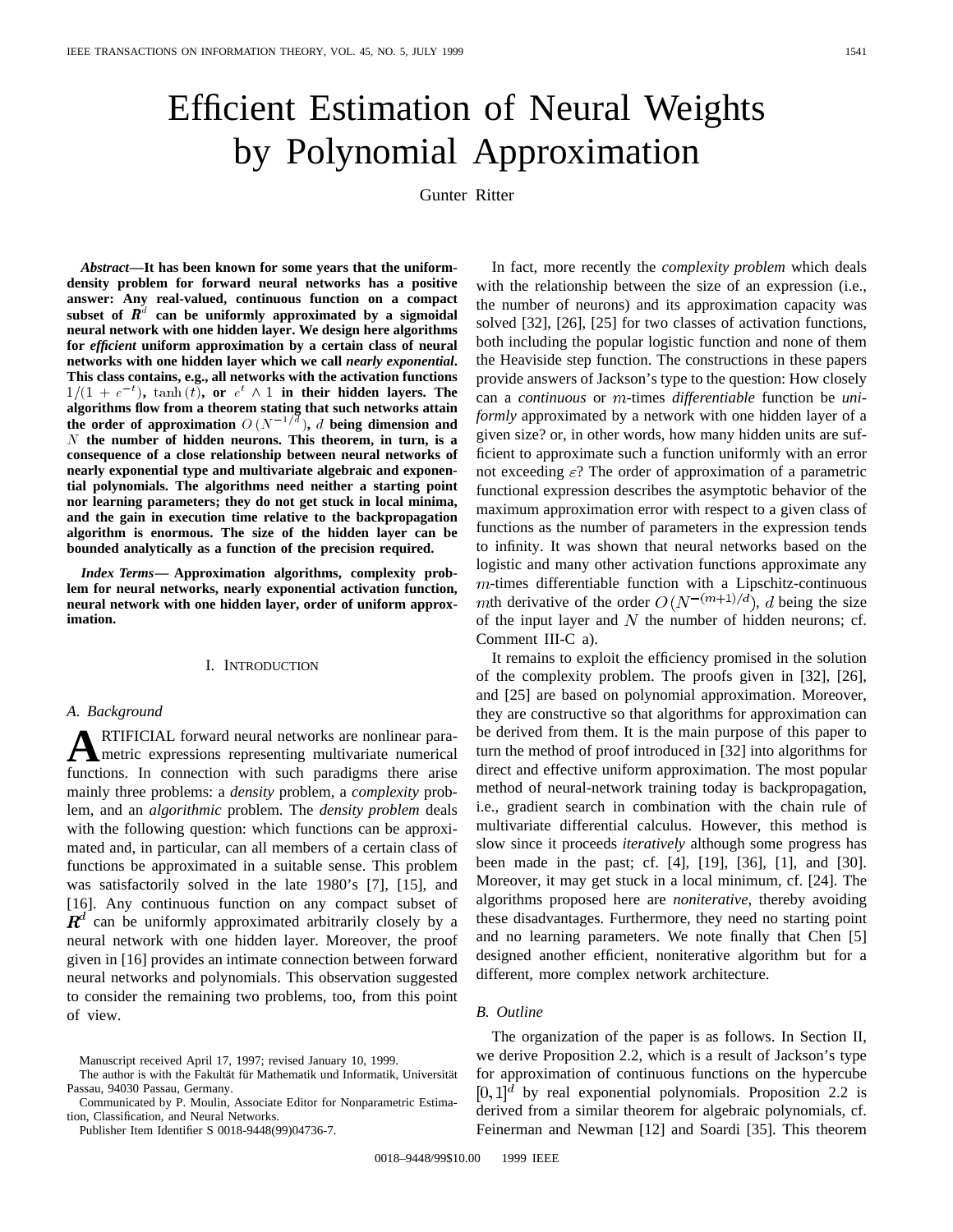is based on the isotropic modulus of continuity, which is the appropriate measure of *uniform* approximability. Section III is devoted to neural networks of nearly exponential type [32]. A neural activation function  $\sigma : \mathbf{R} \to \mathbf{R}$  is called here *nearly exponential* if, after suitable affine rescalings of abscissa and ordinate,  $\sigma$  approximates the exponential function arbitrarily closely on the negative half line. This class of functions contains the functions  $1/(1 + e^{-t})$ ,  $\tanh(t)$ , and  $e^t \wedge 1$ . A neural network is of *nearly exponential type* if all hidden neurons carry nearly exponential activation functions. The close and simple relationship between nearly exponential neural networks with one hidden layer and (multivariate) algebraic and exponential polynomials combined with Proposition 2.2 leads to a theorem on the order of approximation of a neural network of nearly exponential type, Theorem 3.1. In all cases, we also trace the constants in the estimates.

As a corollary one immediately obtains estimates of the number of hidden units necessary for uniform approximation in terms of the admissible error, see Corollary 3.2. In Comment III-C b), we discuss the size of the weights. Finally, in Section IV, we derive two algorithms for efficient approximation of continuous functions or finitely many scattered data by neural networks of nearly exponential type. The order of approximation of these algorithms is the same as that of the method of polynomial approximation used.

#### *C. Notation*

We use the following notation. The symbols  $N$ ,  $R$ , and  $R_+$ stand for the sets of nonnegative integers, real numbers, and nonnegative real numbers, respectively. For  $\rho, \tau \in \mathbb{R}$ ,  $[\rho]$  (respectively,  $|\rho|$  denotes the least (respectively, largest) integer  $n \ge \rho$  (respectively,  $n \le \rho$ ), and  $\rho \vee \tau$  (respectively,  $\rho \wedge \tau$ ) denotes the maximum (respectively, minimum) of  $\rho$  and  $\tau$ . Vectors in  $\mathbf{R}^{d}$  are denoted by lower case, boldface letters. The symbol  $\Lambda$  stands for a finite subset of  $\mathbf{R}^d_+$ . All operations on vectors are meant coordinatewise. Thus if

$$
\boldsymbol{x} = (x_1, \cdots, x_d) \in \boldsymbol{R}^d, \quad \boldsymbol{y} = (y_1, \cdots, y_d) \in \boldsymbol{R}^d
$$

then, e.g.,

$$
e^{\bm{x}} := (e^{x_1}, \cdots, e^{x_d}), \quad \bm{x}^{\bm{y}} := (x_1^{y_1}, \cdots, x_d^{y_d})
$$

if  $x_k > 0$  for all k, and  $xy = (x_1y_1, \dots, x_dy_d)$ . However, a dot denotes the inner product,  $\boldsymbol{x} \cdot \boldsymbol{y} = \sum_{k} x_{k} y_{k}$ . The Euclidean norm on  $\mathbf{R}^d$  is denoted by  $\|\cdot\|$ , and  $\|\cdot\|_{\infty}$  designates the supremum norm with metric  $d_{\infty}$  on a space of bounded, realor complex-valued functions.

#### II. UNIFORM APPROXIMATION OF CONTINUOUS FUNCTIONS BY REAL EXPONENTIAL POLYNOMIALS

#### *A. Explanation*

Jackson's [18] well-known theorems estimate the uniform distance of a continuous function f on the interval [0, 1] to the space  $\mathcal{P}_n([0,1])$  of polynomial functions of degree  $\leq n$ 

$$
p(t) = \sum_{\lambda=0}^{n} a_{\lambda} t^{\lambda}
$$

on this interval. These estimates are in terms of  $n$  and a measure of smoothness of  $f$ —e.g., its modulus of continuity or the sizes of its derivatives. Multivariate extensions of this theorem are due to Feinerman and Newman [12], Nikolskii [29], Soardi [35], and refinements to Ditzian and Totik [10] who defined new moduli of continuity. Feinerman and Newman [12, corollaries on p. 102], also give constants involved in the estimates.

Let  $f$  be a real-valued function defined on a convex subset  $\mathcal{C} \subseteq \mathbb{R}^d$  and let  $\delta > 0$ . We will use the *isotropic modulus of continuity* of  $f$ ,  $\omega(f, \delta)$ , defined by

$$
\omega(f,\delta) := \sup_{\|\mathbf{y}-\mathbf{x}\| \le \delta} |f(\mathbf{y}) - f(\mathbf{x})|.
$$
 (1)

This is the modulus of continuity introduced in [12, p. 87], and in [35, p. 67]. By convexity of the domain of  $f$  and as a consequence of the triangle inequality, we have for any real number  $\rho \geq 0$ 

$$
\omega(f,\rho\delta) \le \lceil \rho \rceil \omega(f,\delta) \le (\rho+1)\omega(f,\delta). \tag{2}
$$

The second inequality is strict if  $f$  is not constant.

The function  $f$  is called Lipschitz continuous if there exists a constant L such that  $|f(\mathbf{y}) - f(\mathbf{x})| \le L ||\mathbf{y} - \mathbf{x}||$  for all  $x, y \in \mathcal{C}$ . We then define

$$
L(f) := \sup_{\mathbf{x} \neq \mathbf{y}} \frac{|f(\mathbf{y}) - f(\mathbf{x})|}{\|\mathbf{y} - \mathbf{x}\|}.
$$

If f is Lipschitz continuous, then  $\omega(f, \delta) \leq L(f)\delta$ . We denote the space of real,  $d$ -variate algebraic polynomials of *maximal* degree *n* by  $P_n(d)$ . The following theorem can be derived from Feinerman and Newman [12] or Soardi [35].

*Theorem 2.1:* For any continuous function  $f : [0,1]^d \to \mathbb{R}$ and all  $n \in \mathbb{N}$ , we have

$$
d_{\infty}(f, \mathcal{P}_n(d)) \le c(d)\omega\left(f, \frac{1}{n+2}\right) \tag{3}
$$

for some constant  $c(d)$  depending on dimension d, only.  $\Box$ 

There are two reasons for the denominator  $n+2$  instead of  $n$  in (3). First, it leads to a nicer estimate in Corollary 3.2. Second, it can be shown, using tensor products of Korovkin's kernels [20, p. 75], that a possible constant in (3) is

$$
c(d) = \frac{1}{2} + \frac{\pi^2}{4}\sqrt{d}.
$$

If  $f$  is Lipschitz continuous then

$$
d_{\infty}(f, \mathcal{P}_n(d)) \le \frac{\pi^2}{4} \sqrt{d} \frac{L(f)}{n+2}
$$

cf. Ritter [32]. In the one-dimensional case,  $d = 1$ , a result of Korneicuk [21] implies the estimate

$$
d_{\infty}(f, \mathcal{P}_n(1)) \le \omega\left(f, \frac{\pi}{2n+2}\right)
$$

cf. Cheney [6, pp. 144 and 147].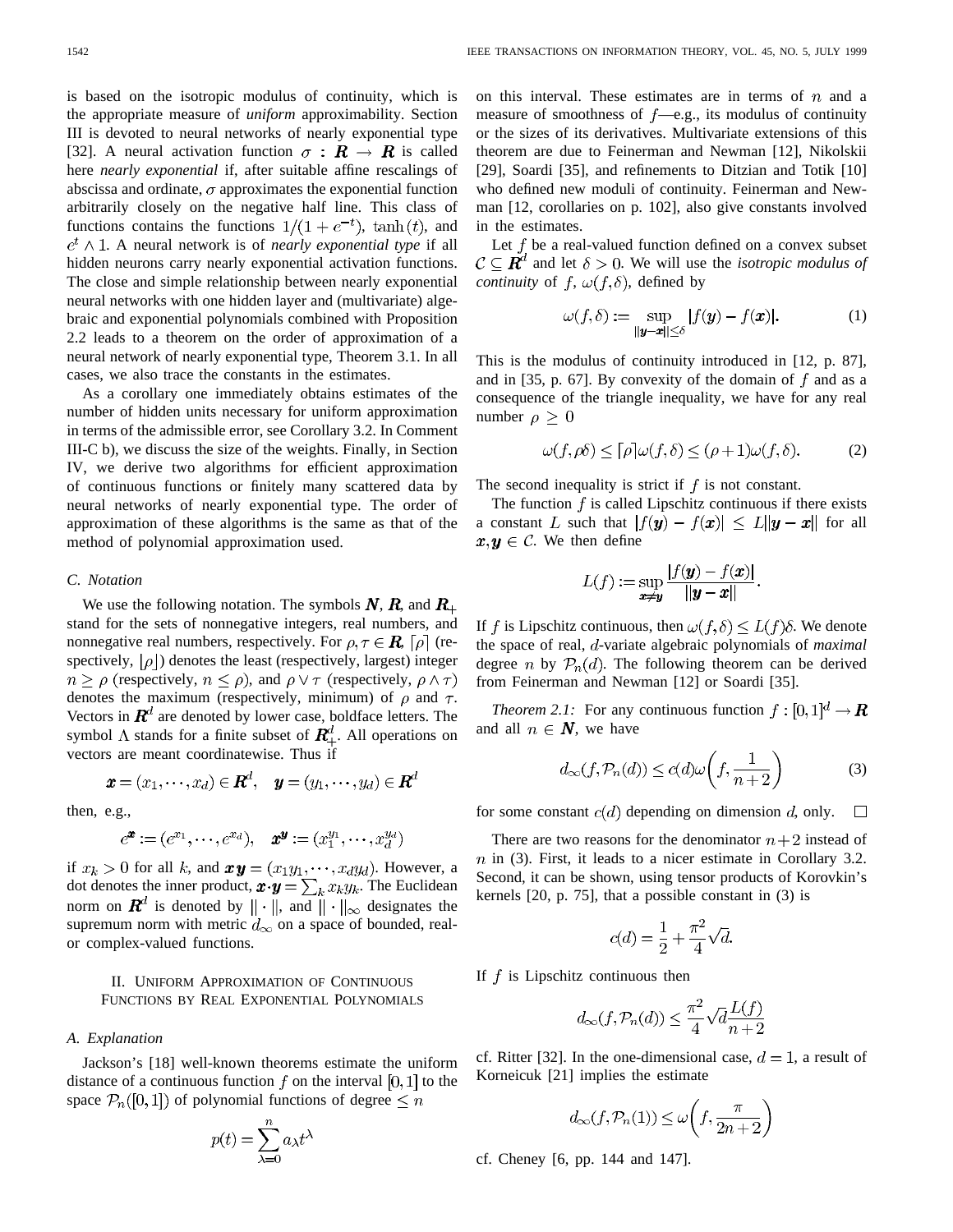#### *B. Exponential Sums and Polynomials*

A (real) *exponential sum* over a finite subset  $\Lambda \subseteq \mathbb{R}_+^d$  is an expression of the form

$$
\sum_{\pmb{\lambda} \in \Lambda} a_{\pmb{\lambda}} e_{\pmb{\lambda}}.\tag{4}
$$

In this context, the elements of  $\Lambda$  are called *multi-intensities*, and  $e_{\lambda}$  is the multivariate exponential function on  $\mathbf{R}^{d}$  defined by the expression

$$
e_{\lambda}(\boldsymbol{x}) = \prod_{k=1}^{d} e^{-\lambda_k x_k} = e^{-\lambda \cdot \boldsymbol{x}}
$$
 (5)

 $\lambda = (\lambda_1, \dots, \lambda_d) \in \Lambda$ ,  $\boldsymbol{x} = (x_1, \dots, x_d) \in \boldsymbol{R}^d$ . When the index set  $\Lambda$  in (4) is a subset of a lattice  $\alpha \mathbf{N}^d$  for some  $\alpha > 0$ we will speak of a (real) exponential *polynomial* over  $\Lambda$ . An exponential polynomial of *maximal degree*  $n \in \mathbb{N}$  is of the form

$$
\sum_{\boldsymbol{\lambda} \in \alpha (0 \cdots n)^d} a_{\boldsymbol{\lambda}} e^{-\boldsymbol{\lambda} \cdot \boldsymbol{x}}
$$

for some  $\alpha > 0$ . The symbol  $\mathcal{P}_n^E(d)$  stands for the set of all real,  $d$ -variate exponential polynomials of maximal degree  $n$ and arbitrary  $\alpha$ .

We transfer Theorem 2.1 to uniform approximation by exponential polynomials. It is well known that the situation differs from the algebraic case: Whereas  $\mathcal{P}_n(d)$  is a finitedimensional vector space and there exists a best approximating polynomial in this space,  $\mathcal{P}_n^E(d)$  is neither a vector space nor closed and an optimal polynomial does not exist in general. It is sufficient to consider the sequence  $k(1 - e^{-x/k}) \in \mathcal{P}_1^E(1)$ ; it converges to the identity function as  $k \to \infty$  uniformly for  $x$  in any bounded subset of the real line.

*Proposition 2.2:* For any continuous function  $f:[0,1]^d \rightarrow \mathbb{R}$ and all  $n \in \mathbb{N}$ , we have

$$
d_{\infty}(f, \mathcal{P}_n^E(d)) \le c(d)\omega\left(f, \frac{1}{n+2}\right)
$$

with the constant  $c(d)$  appearing in Theorem 2.1.

*Proof:* First use Theorem 2.1 in order to approximate the function  $f$  by an algebraic polynomial

$$
p(\pmb{x}) = \sum_{\pmb{\lambda} \in (0 \cdots n)^d} a_{\pmb{\lambda}} \prod_{k=1}^d x_k^{\lambda_k}
$$

with an error

$$
||p - f||_{\infty} \le c(d)\omega\left(f, \frac{1}{n+2}\right) + \varepsilon. \tag{6}
$$

Given  $\alpha > 0$ , define the univariate function

$$
\eta_{\alpha}(x) := \frac{1 - e^{-\alpha x}}{1 - e^{-\alpha}}, \qquad x \in [0, 1].
$$

Its d-dimensional extension,  $x \to \eta_{\alpha}(x)$ , is a topological isomorphism of  $[0,1]^d$  and the family  $(\eta_\alpha)_{\alpha>0}$  converges to the identity function  $\eta_0$  uniformly on [0, 1]<sup>d</sup> as  $\alpha \to 0$ . It is, therefore, possible to choose  $\alpha$  so small that

$$
||p \circ \eta_{\alpha} - p \circ \eta_0||_{\infty} \le \varepsilon. \tag{7}
$$

Note that  $p \circ \eta_{\alpha}$  is an exponential polynomial in  $\mathcal{P}_n^E(d)$ . Using (6) and (7), we obtain the estimates

$$
||p \circ \eta_{\alpha} - f||_{\infty} \le ||p \circ \eta_{\alpha} - p \circ \eta_{0}||_{\infty} + ||p \circ \eta_{0} - f||_{\infty}
$$
  

$$
\le c(d)\omega(f, \frac{1}{n+2}) + 2\varepsilon.
$$

Since  $\epsilon > 0$  is arbitrary the proposition follows.

## III. UNIFORM APPROXIMATION OF CONTINUOUS FUNCTIONS

### *A. Neural Networks with One Hidden Layer*

The functionality of a neural network with one hidden layer is represented by an expression of the form

BY NEURAL NETWORKS WITH ONE HIDDEN LAYER

$$
\sum_{u \in U} a_u \sigma_u (-\lambda_u \cdot x + b_u). \tag{8}
$$

Here, x is a variable taking values in  $\mathbb{R}^d$  (the input variable), U is the index set of *units* (*neurons*) in the *hidden layer*,  $\lambda_u \in \mathbb{R}^d$ comprises all *input weights* of the hidden unit  $u \in U$ ,  $b_u$  is its *offset*,  $\sigma_u$  its *activation function*, and  $a_u$  its *output weight*. The dot indicates the inner product. The activation function  $\sigma_u : \mathbf{R} \to \mathbf{R}$  is a univariate nonlinearity, usually of *sigmoidal* form, i.e., bounded and increasing. A graphical representation of (8) is shown in Fig. 1.

For simplicity, we assume that all hidden units in (8) carry the same nearly exponential activation function  $\sigma$ , i.e.,  $\sigma_u = \sigma$ for all  $u \in U$ . A neural network of the form

$$
\sum_{u \in U} a_u \sigma(-\lambda_u \cdot x + b_u). \tag{9}
$$

will be called of *type*  $\sigma$ .

By the exponential sigmoidal function we mean the function  $\sigma^E = \exp \Lambda 1$ . Any exponential sum  $p = \sum_{\lambda \in \Lambda} a_{\lambda} e_{\lambda}$ . restricted to the positive hyperquadrant  $\mathbf{R}_{+}^{d}$ , is itself a neural network of type  $\sigma^E$ , namely,

$$
p(\boldsymbol{x}) = \sum_{\boldsymbol{\lambda} \in \Lambda} a_{\boldsymbol{\lambda}} \sigma^E(-\boldsymbol{\lambda} \cdot \boldsymbol{x}).
$$
 (10)

Looking at a neural network from this point of view, the weights and offsets have a neat interpretation: The input weights correspond to the intensities of an exponential sum, the output weights and offsets to its coefficients. However, the close relationship between neural networks and exponential sums is not restricted to the exponential sigmoidal activation function but can be extended. This is the purpose of the following definition.

 $\Box$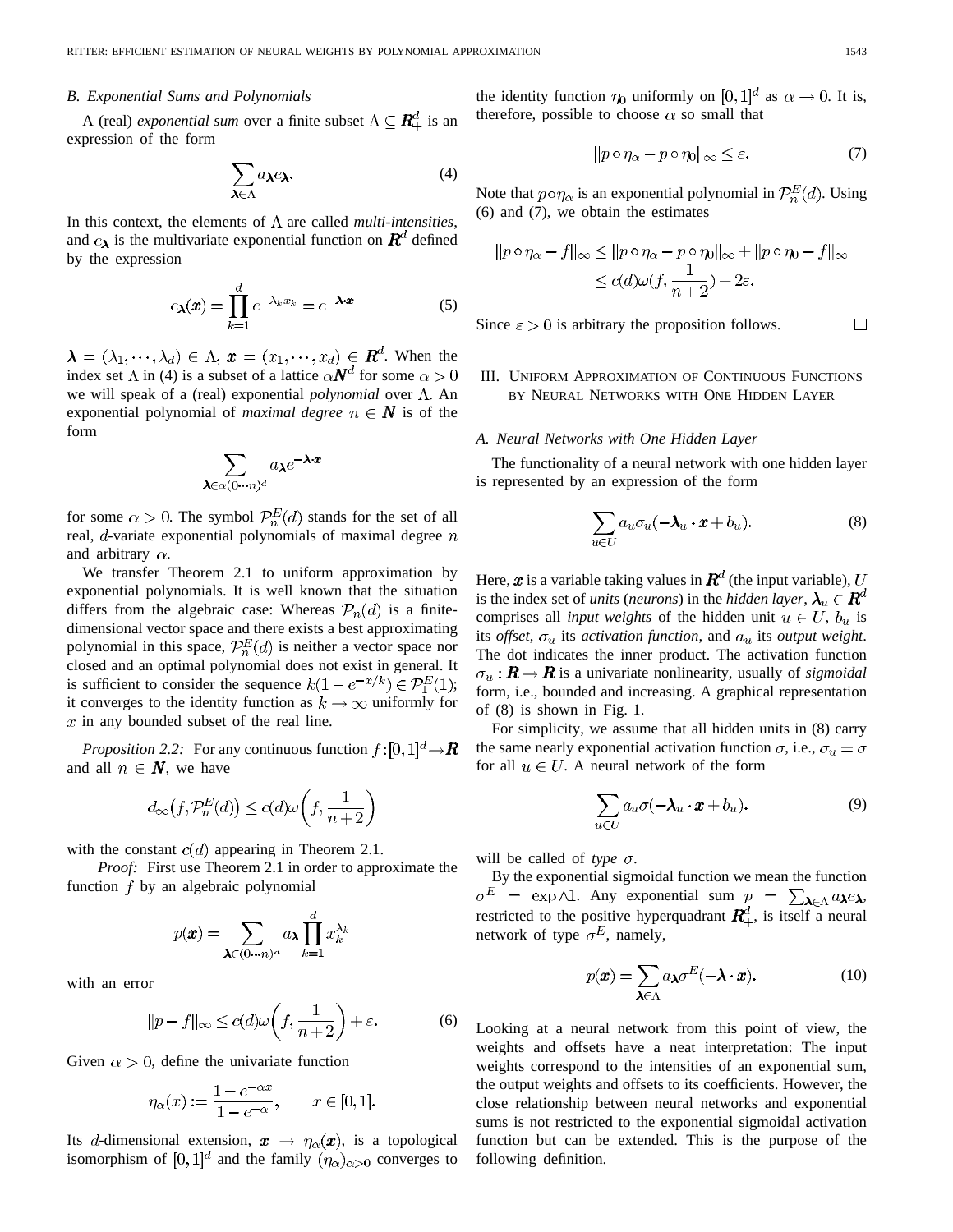

Fig. 1. Graphical representation of a neural network with one hidden layer.

#### *B. Nearly Exponential Functions*

We call a function  $\sigma : \mathbf{R} \to \mathbf{R}$  *nearly exponential* if, for all  $\varepsilon > 0$ , there exist real numbers  $\gamma$ ,  $\zeta$ ,  $\beta$ ,  $\rho$  such that

$$
|\gamma \sigma(\zeta t + \beta) + \rho - e^t| \le \varepsilon
$$

for all  $t \leq 0$ . This means that, after suitable linear rescalings and shiftings of abscissa and ordinate, the function  $\sigma$ approximates the exponential function arbitrarily closely on the negative half line. In the sequel, we restrict ourselves to nearly exponential activation functions and speak of a neural network of *nearly exponential type*.

Both the logistic sigmoidal function  $\sigma^{L}(t) = 1/(1 + e^{-t})$ and the hyperbolic tangent are nearly exponential. To see this in the former case it is sufficient to put  $\zeta = 1$ ,  $\rho = 0$ ,  $\gamma = 1/\sigma^L(\beta)$ , and to observe that

$$
\left| \frac{\sigma^L(t+\beta)}{\sigma^L(\beta)} - e^t \right| = \frac{e^{t+\beta}}{e^{t+\beta} + 1} |1 - e^t| \le e^{\beta} |e^t - e^{2t}|
$$

converges to 0 uniformly in  $t \leq 0$  as  $\beta \rightarrow -\infty$ . The latter function is just  $\tanh t = 2\sigma^{L}(2t) - 1$ . Of course, the exponential sigmoidal function  $\sigma^E$  is nearly exponential and Heaviside's step function  $1_{\mathbf{R}_+}$  is not.

Given some activation function  $\sigma : \mathbf{R} \to \mathbf{R}, \mathcal{R}_n^{\sigma}(d)$  will denote the set of all sums of the form

$$
\sum_{\pmb{\lambda} \in \Lambda} \pm a\sigma(-\pmb{\lambda} \cdot \pmb{x} + b\pmb{\lambda}) \tag{11}
$$

with  $\Lambda \subseteq \alpha(0 \cdots n)^d$  for some  $\alpha > 0$  and with  $a > 0$ independent of  $\lambda$ . Note that (10) may be put in the form

$$
p(\mathbf{x}) = \sum_{a_{\lambda} \neq 0} a \operatorname{sign}(a_{\lambda}) \sigma^{E}(-\lambda \cdot \mathbf{x} + b_{\lambda})
$$
 (12)

 $a = \max_{\lambda \in \Lambda} |a_{\lambda}|$ ,  $b_{\lambda} = \ln(|a_{\lambda}|/a) \leq 0$ , a neural network with output weights  $\pm a$ ; in particular, if  $\Lambda \subseteq \alpha(0 \cdots n)^d$  then (10) can be turned into a member of  $\mathcal{R}_n^{\sigma^E}(d)$  for some n.

The following theorem approximates continuous functions  $f$  of  $d$  variables by neural networks of nearly exponential type. Its proof, being based on Proposition 2.2, exploits the intimate relationship between neural networks of nearly exponential type and exponential sums, cf.(10), and provides deeper insight into the properties of neural networks. The function  $f$  will be defined on a compact, convex subset  $C \subseteq [0,1]^d$ , and we wish to control the error of uniform approximation by its isotropic modulus of continuity. In order to be able to apply Proposition 2.2, we have to extend  $f$  to a hypercube contained in  $\mathbf{R}^d$  without violating its modulus of continuity. This is the reason why we assume  $C$  to be *convex*. We abbreviate

$$
c_d(f, n) := c(d)\omega\bigg(f, \frac{1}{n+2}\bigg). \tag{13}
$$

If f is Lipschitz continuous with constant  $L(f)$  then

$$
c_d(f, n) \le c(d) \frac{L(f)}{n+2}.
$$

*Theorem 3.1:* Let  $\sigma$  be nearly exponential, let  $C \subseteq [0,1]^d$ be compact and convex, and let  $n \in \mathbb{N}$ . For any continuous function  $f: \mathcal{C} \to \mathbf{R}$ , we have  $d_{\infty}(f, \mathcal{R}_n^{\sigma}(d)) \leq c_d(f, n)$ .

*Proof:* Let  $\pi$  denote the Euclidean projection  $[0, 1]^d \rightarrow \mathcal{C}$ . The function  $f \circ \pi$  is a continuous extension of f to the unit hypercube  $[0, 1]^d$  with the same modulus of continuity as that of  $f$ . Proposition 2.2 produces an exponential polynomial

$$
p(\boldsymbol{x}) = \sum_{\boldsymbol{\lambda} \in \alpha(0 \cdots n)^d} a_{\boldsymbol{\lambda}} e^{-\boldsymbol{\lambda} \cdot \boldsymbol{x}}
$$
(14)

such that

$$
||p_{\mathcal{C}} - f||_{\infty} \le ||p_{\mathcal{C}} - f \circ \pi||_{\infty} \le c_d(f, n) + \varepsilon.
$$
  
Let

$$
\Lambda = \{ \lambda \in \alpha (0 \cdots n)^d / a_{\lambda} \neq 0 \}.
$$

Another representation of  $p$  is

$$
p(\pmb{x}) = \sum_{\pmb{\lambda} \in \Lambda} \pm ae^{-\pmb{\lambda} \cdot \pmb{x} + b_{\pmb{\lambda}}}
$$

with  $b_{\lambda} \leq 0$  and  $a > 0$  independent of  $\lambda$ ; cf. (12).

Now, since  $\sigma$  is nearly exponential, we may approximate the exponential function  $e^t$  by an expression  $\gamma \sigma(\zeta t + \beta) + \rho$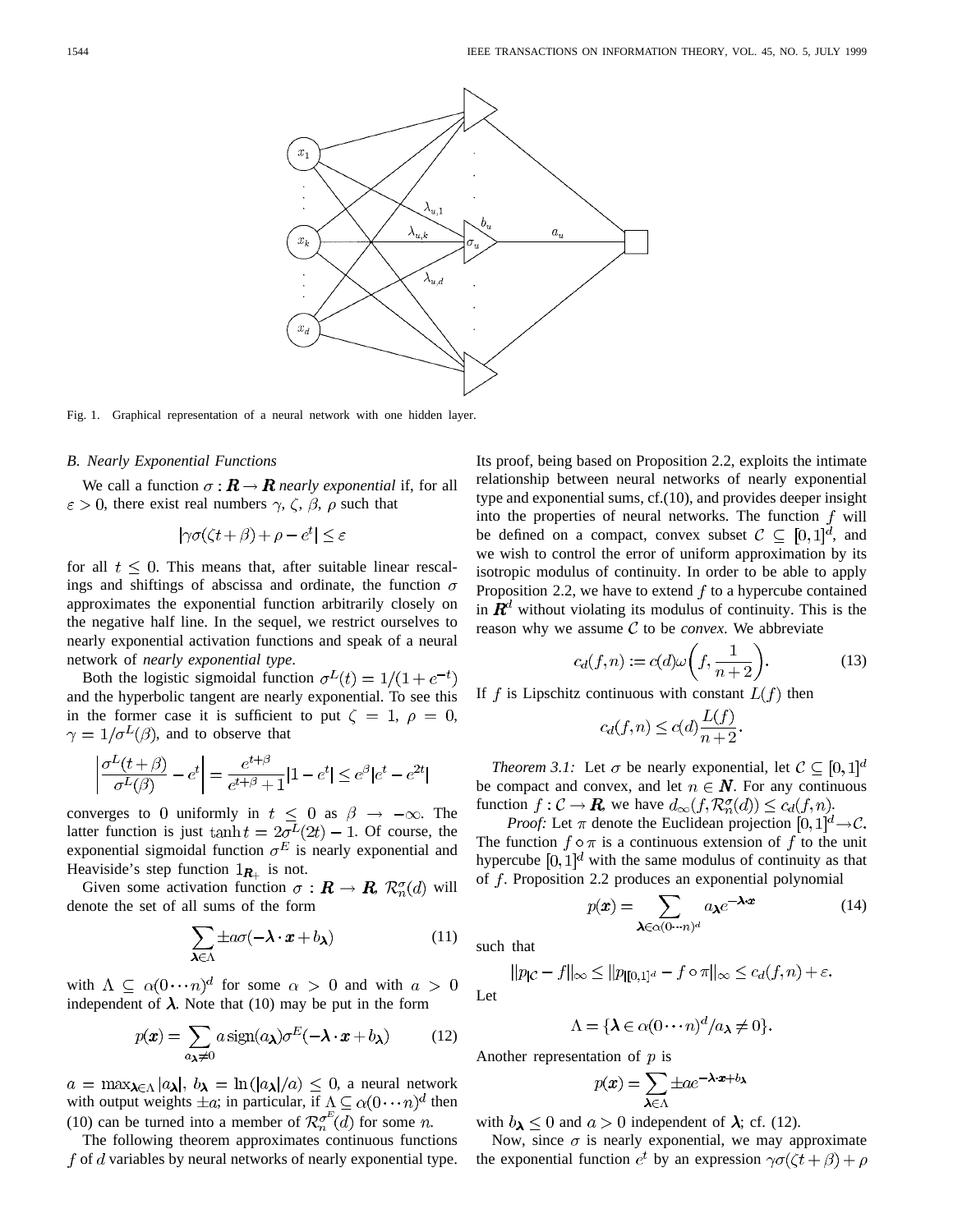uniformly on the negative half line up to the error  $\varepsilon/(a \# \Lambda)$ . The sum

$$
\sum_{\lambda \in \Lambda \setminus \{0\}} \pm a\gamma \sigma(-\zeta \lambda \cdot x + \zeta b\lambda + \beta) + \left( \pm a\gamma \sigma(\zeta b_0 + \beta) + \rho \sum_{\lambda \in \Lambda} \pm a \right)
$$

belongs to  $\mathcal{R}_n^{\sigma}(d)$  and its uniform distance to f does not exceed the value  $c_d(f, n) + 2\varepsilon$ . (Here, we have assumed  $0 \in \Lambda$ ; the contrary case is similar.) This proves the theorem.  $\overline{\phantom{a}}$ 

The following corollary of Theorem 3.1 determines a number of hidden neurons sufficient for uniform approximation of a continuous function f up to an error  $\varepsilon$ . It says in particular that  $O(\varepsilon^{-d})$  neurons are sufficient if f is Lipschitz continuous.

*Corollary 3.2:* Let  $\sigma$  be nearly exponential and let  $C \subseteq$  $[0,1]^d$  be compact and convex.

- a) For any continuous function  $f: C \rightarrow \mathbb{R}$  and all  $\epsilon > 0$  there is a neural network (11) with at most  $\min\{(n+1)^d/c_d(f,n)<\varepsilon\}$  hidden neurons uniformly approximating f up to an error not exceeding  $\varepsilon$ .
- b)  $f$  is Lipschitz continuous then

$$
\max\left\{\left\lfloor c(d)\frac{L(f)}{\varepsilon}\right\rfloor^d,1\right\}
$$

neurons suffice.

*Proof:*

a) If *n* is such that  $c_d(f, n) < \varepsilon$  then, according to Theorem 3.1, there exists a neural network  $g \in \mathcal{R}_n^{\sigma}(d)$  such that  $d_{\infty}(g, f) < \varepsilon$ . This neural network contains at most  $(n+1)^d$ hidden neurons.

b) Let us distinguish two cases. If  $c(d)L(f)/\epsilon < 1$  then

$$
c_d(f, n) \le c(d) \frac{L(f)}{n+2} < \frac{\varepsilon}{n+2} < \varepsilon
$$

for all  $n \geq 0$ . Hence, the minimum in a) is 1 in this case. If  $c(d)L(f)/\varepsilon \geq 1$  we put  $n = \lfloor c(d)L(f)/\varepsilon \rfloor - 1$ . We have  $n \geq 0$  and  $n + 2 > c(d)L(f)/\varepsilon$ , hence

$$
c_d(f, n) \le c(d) \frac{L(f)}{n+2} < \varepsilon
$$

Thus the minimum in a) is at most  $(n+1)^d = \lfloor c(d)L(f)/\varepsilon \rfloor^d$ in this case.

#### *C. Comments*

a) Since a neural network of class  $\mathcal{R}_n^{\sigma}(d)$  has at most  $(n + 1)<sup>d</sup>$  hidden neurons, Theorem 3.1 says, among other things, that the optimal order of approximation of any Lipschitz-continuous function with respect to  $\mathcal{R}_n^{\sigma}(d)$  is at least  $O(N^{-1/d})$ , N being the number of hidden neurons. The exponent and constant involved in this asymptotic statement depend on dimension  $d$ . If  $f$ is  $m$  times differentiable with a Lipschitz-continuous mth derivative  $(m \geq 0)$  then similar arguments, again based on Jackson's theorems, show that the order of approximation is at least  $O(N^{-(m+1)/d})$ ; cf. Soardi [35, p. 94], concerning approximation by polynomials. The approximation operators underlying the present methods are continuous. Since a network of  $N$  hidden neurons has  $(d+2)N$  real-valued parameters, a theorem due to DeVore, Howard, and Micchelli [9] implies that no *continuous* (linear or nonlinear) approximation operator can improve these asymptotic estimates. (For a discussion of the classical *linear* case, cf. also Schumaker [33, p. 96], and Feinerman and Newman [12, pp. 97, 84, 85].) However, it seems to be unknown whether there exist (discontinuous) approximation operators with a better rate of approximation.

Barron [2] proves a rate-of-approximation result related to Theorem 3.1. He uses an integral representation by means of indicator functions of half spaces in order to show that the order of uniform approximation of any function  $f: [-1,1]^d \to \mathbf{R}$  with Fourier representation  $\tilde{f}$ 

$$
f(\pmb{x}) = \int_{\pmb{R}^d} e^{i\pmb{x} \cdot \pmb{y}} \tilde{f}(\pmb{y}) \, d\pmb{y}
$$

such that  $\|\mathbf{y}\| \tilde{f}(\mathbf{y})$  is integrable is at least  $O(N^{-1/2})$ . This describes neatly a class of functions for which a dimension-independent approximation order holds (the *constants* involved in the estimates depend on dimension). However, the interpretation of this result and its comparison to the present result need some care. Barron's class is described in terms of a *global* property of its Fourier transforms. The largest space defined by *differentiability* properties and contained in it is  $\mathcal{C}^{[(d+3)/2]}$ , a space depending on dimension d. As stated above, the order of uniform approximation of a function  $f \in C^{\lceil d/2 - 1 \rceil}$  is also at least  $O(N^{-1/2})$ .

Barron [2] shows also that the order of *mean-square* approximation (with respect to any probability measure with bounded support) of a member of the said class is at least  $O(N^{-1/2})$ ; cf. also [3], where a geometric argument in Hilbert space is used. An extension to spaces of *p*-times integrable functions,  $1 \leq p < \infty$ , as well as a treatment of incremental approximants appear in Darken *et al*. [8]. These theorems are particularly useful in the context of statistical classification problems where the inputs come as independent realizations of a distribution. Mhaskar and Micchelli [28, Theorem 2.4], show that this describes again the optimal order attainable by any *continuous* mean-square approximation operator on Barron's class. A result related to [3] for activation functions with bounded "supports" but Lipschitz-continuous target functions appears in [17, Theorem 3].

b) There is a tradeoff between size of hidden layer and sizes of weights. The approach taken in Proposition 2.2 and Theorem 3.1 is chosen so as to achieve a neural network with a small number of neurons. The weights  $a_u$  in (8) may, however, be very large and have alternating signs, possibly making this network numerically unstable. Even if the coefficients  $a_{\lambda}$  of the polynomial  $p$  in the proof of Proposition 2.2 are small or of moderate size, insertion of the function  $\eta_{\alpha}$  into this polynomial increases the output weights if a very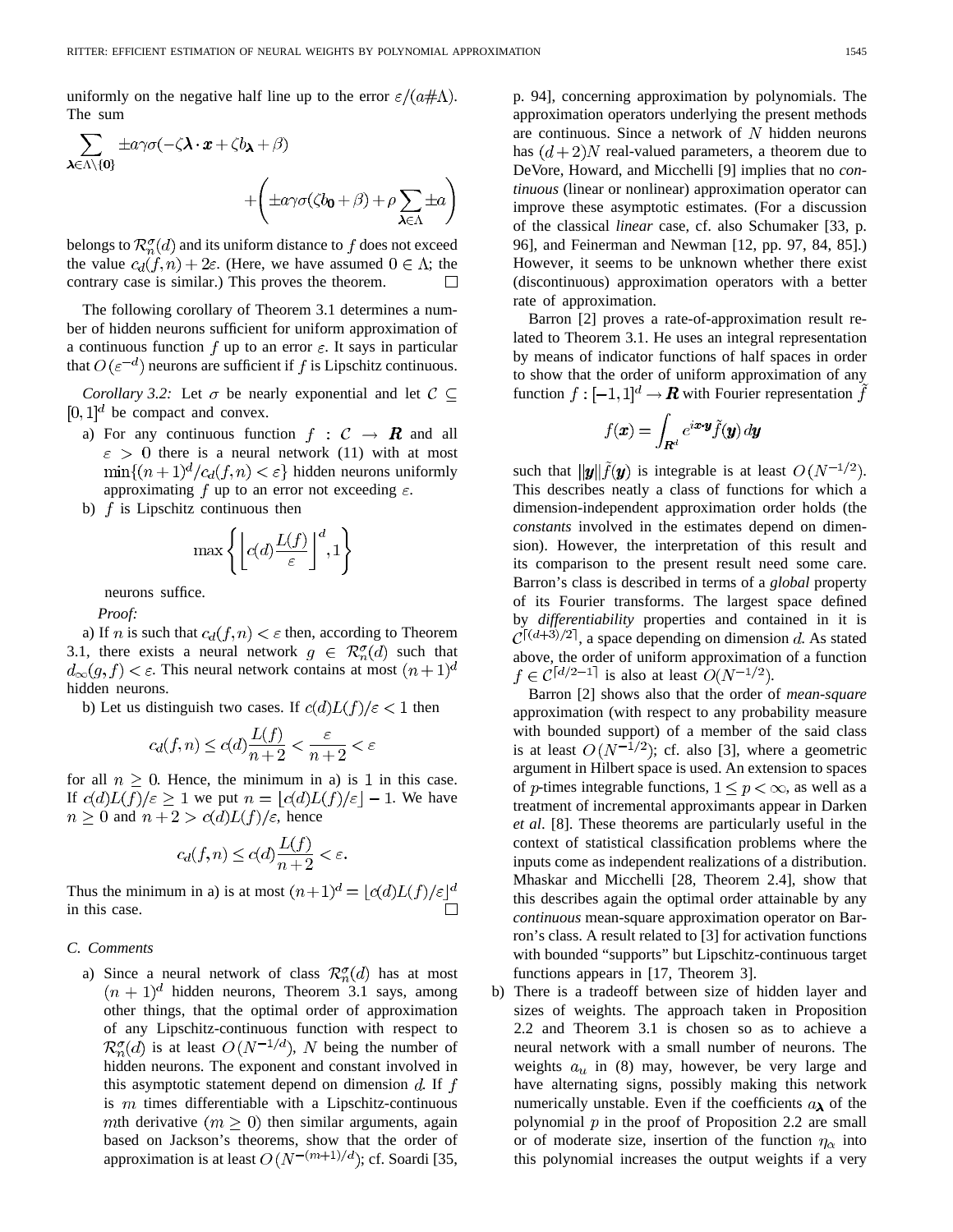small  $\alpha$  has to be chosen for close approximation or if the degree of  $p$  is large.

The problem of large weights is intrinsic. It is plain that approximation of a large function needs a neural network with large weights if a small number of neurons is to be used. But there are small functions that also need large weights. The simple example of the identity function on the interval  $[-1, 1]$  suffices to expose this. It can be approximated by a neural network with one hidden neuron of type tanh to arbitrary precision. However, approximation with uniform error  $\delta$  needs an output weight of the order of at least  $\delta^{-1/2}$ , as an elementary computation shows. This is the price for reducing the number of neurons. In contrast, Mhaskar and Micchelli [27, Theorem 5.1 and Lemma 5.3(b)] show that  $O(\varepsilon^{-(2d+2)})$  summands of size  $O(1)$  can approximate a Lipschitz-continuous function with error  $\varepsilon$ (put  $k = 0$  in the notation of [27]). This means that close approximation by neural networks with small weights is possible with about the square of the minimum number of neurons given in Corollary 3.2.

There is an intermediate way which is sketched as Algorithm 4.2 below; it still guarantees the optimal order of continuous approximation while just needing a larger constant in (13) because of the appearance of the logarithm in 4.2 i). This method does not need small values of  $\alpha$  (and hence a small denominator in  $\eta_{\alpha}$ ) for precise approximation.

c) It is striking that the method presented here uses the convex part of the sigmoidal shape of  $\sigma$ , only.

#### IV. ALGORITHMIC IMPLICATIONS

The method of proof leading to Theorem 3.1 and its corollary is constructive. It can be combined with algorithms for approximation or interpolation by algebraic polynomials for efficient, noniterative estimation of weights and offsets of neural networks. We consider algorithmic solutions of two related tasks, viz.,

- a) approximation of a continuous function on a hyperrectangle in  $\mathbf{R}^d$  specified by some functional expression by a sigmoidal neural network, and
- b) approximation of finitely many data  $(\boldsymbol{x}_i, y_i) \in \boldsymbol{R}^d \times \boldsymbol{R}$ ,  $1 \leq i \leq l$ , by a sigmoidal neural network.

The latter problem is also called *fitting a d-dimensional surface to given data* and is related to the *regression problem* of statistics. Sometimes, the points  $x_i$  lie on a regular (e.g., rectangular) grid, but the most important case is that of data points coming from irregularly scattered statistical measurements.

It is possible to reduce Task a) to Task b) by sampling data  $(\mathbf{x}_i, y_i)$  from the functional expression given in a). This, however, means loss of information. The data points  $x_i$  may be chosen in such a way as to catch the characteristics of the given function. Reciprocally, Task b) can be reduced to solving Task a) by preliminary approximation or interpolation. Here, any method yielding a reasonable functional expression, such as triangulation, Shepard's method, radial basis functions, or other multivariate splines may be used. The interested reader is referred to Schumaker [34], Powell [31], Franke [14], or Lancaster and Šalkauskas [22].

The method developed in Sections II and III requires polynomial approximation of the function a) or of the data points b) as a first step. This is the content of Subsection A.

#### *A. Algorithms for Polynomial Approximationand Interpolation*

*Approximation of continuous functions:* Approximation of a continuous function f defined on a hyperrectangle in  $\mathbf{R}^d$ by polynomials can be based on the fast Fourier transform (FFT) algorithm. After an affine substitution we may assume that the domain of definition of f is the hypercube  $[-1, 1]^d$ . The details are as follows.

i) Define an even,  $2\pi$ -periodic function  $h: \mathbb{R}^d \to \mathbb{R}$  by putting

$$
h(\boldsymbol{\varphi}) := f(\cos{(\boldsymbol{\varphi})}).
$$

ii) Choose  $n \in \mathbb{N}$  (according to the precision required) and compute the coefficients

$$
a'_{\lambda} := \hat{h}(\lambda) \prod_{k=1}^{d} \cos\left(\frac{\pi}{2} \frac{\lambda_k}{n+1}\right),
$$
  

$$
\lambda = (\lambda_1, \dots, \lambda_d) \in (-n \dots n)^d \quad (15)
$$

where the hat denotes the Fourier transform

$$
\hat{h}(\boldsymbol{\lambda}) = \frac{1}{(2\pi)^d} \int_{[-\pi,\pi]^d} e^{-i\boldsymbol{\lambda}\cdot\boldsymbol{\varphi}} h(\boldsymbol{\varphi}) d\boldsymbol{\varphi}
$$

$$
= \frac{1}{(2\pi)^d} \int_{[-\pi,\pi]^d} \cos(\boldsymbol{\lambda}\cdot\boldsymbol{\varphi}) h(\boldsymbol{\varphi}) d\boldsymbol{\varphi}.
$$

Computation of  $\hat{h}$  is most efficiently performed by means of the FFT algorithm applied to discretely sampled values of h. The multipliers  $\cos\left(\frac{\pi}{2}\frac{\lambda_k}{n+1}\right)$  in (15) improve the approximation; other multipliers such as Fejér's  $1 - |\lambda_k|/(n + 1)$ , de la Vallée-Poussin's, or Korovkin's [20] could be used. The real coefficients enjoy the property  $a'_{(+\lambda)}$ ,  $a'_{(\lambda)} = a'_{\lambda}$  for all sign combinations. Similarly, the trigonometric polynomial

$$
q(\varphi) := \sum_{\lambda \in (-n \cdots n)^d} a'_{\lambda} e^{i\lambda \cdot \varphi}
$$
  
= 
$$
\sum_{\lambda \in (-n \cdots n)^d} a'_{\lambda} \prod_{k=1}^d e^{i\lambda_k \varphi_k}
$$
  
= 
$$
\sum_{\lambda \in (0 \cdots n)^d} a'_{\lambda} \prod_{k=1}^d \cos(\lambda_k \varphi_k)
$$
(16)

uniformly approximates the function  $h$  and has the property  $q(\pm \varphi_1,\ldots,\pm \varphi_d)=q(\boldsymbol{\varphi}), \boldsymbol{\varphi}=(\varphi_1,\ldots,\varphi_d).$ The coefficients  $a''_{\lambda}$  in (16) have the representation

$$
a'_{\lambda} = 2^{\eta_{\lambda}} a'_{\lambda}
$$

where  $\eta_{\lambda}$  is the number of nonzero entries in the multifrequency  $\lambda$ .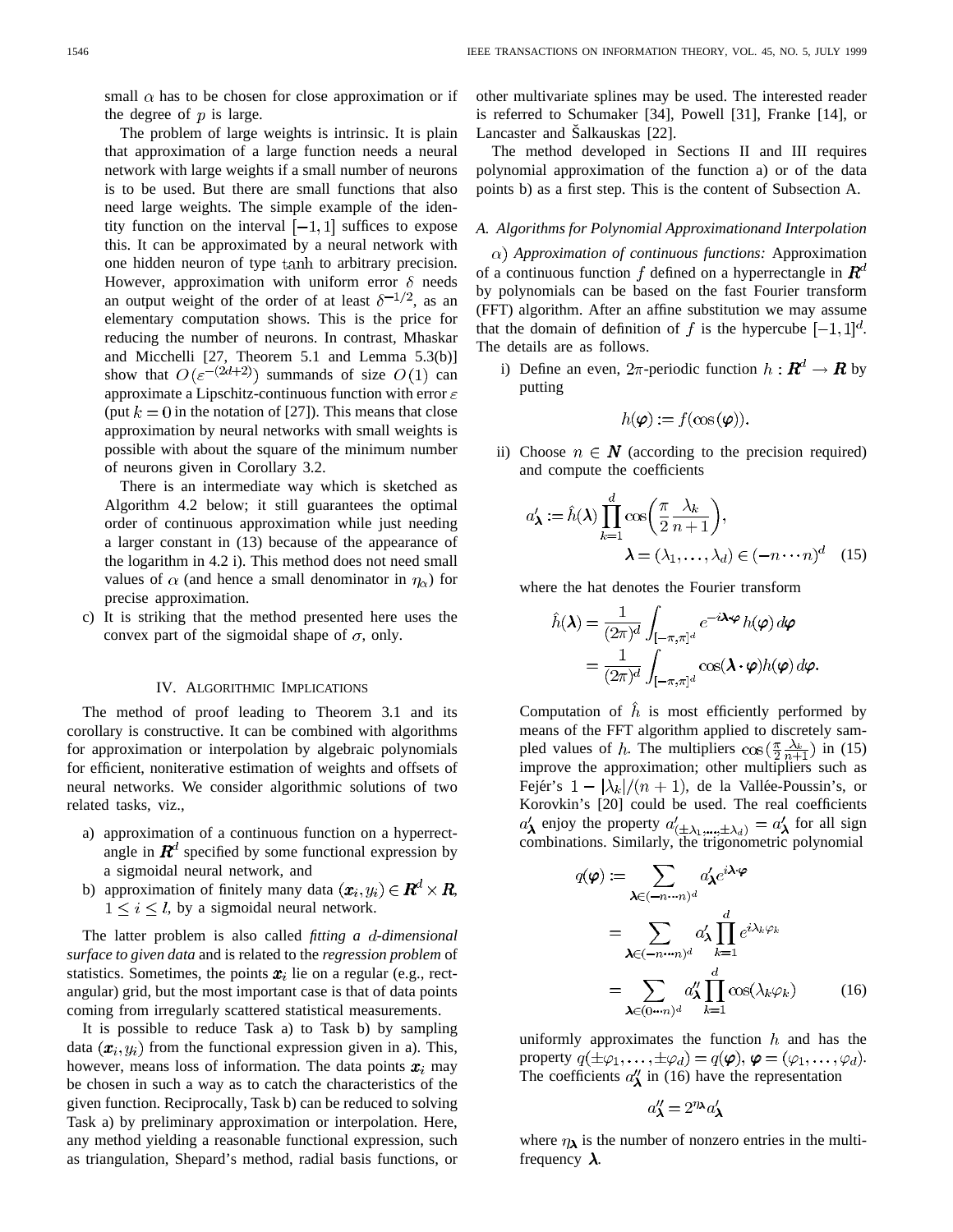iii) Using the expansion

$$
\cos(\lambda \varphi) = \sum_{l \le \lambda/2} {\lambda \choose 2l} (\cos^{\lambda - 2l} \varphi) (1 - \cos^2 \varphi)^l
$$

 $\lambda \in \mathbb{N}, \varphi \in \mathbb{R}$ , we obtain from (16) the representation

$$
q(\boldsymbol{\varphi}) = \sum_{\boldsymbol{\lambda} \in (0 \cdots n)^d} a_{\boldsymbol{\lambda}} \prod_{k=1}^d \cos^{\lambda_k} \varphi_k \tag{17}
$$

of q as a polynomial in  $\cos \varphi_k$  with certain coefficients  $a_{\lambda}$ .

iv) The substitution  $\varphi_k = \arccos(x_k)$  in (17) yields an algebraic polynomial  $p \in \mathcal{P}_n(d)$ 

$$
p(\pmb{x}) := \sum_{\pmb{\lambda} \in (0 \cdots n)^d} a_{\pmb{\lambda}} x_1^{\lambda_1} \cdots x_d^{\lambda_d}.
$$

This procedure is optimal in the sense that  $p$  realizes the order of uniform approximation to  $f$  claimed by Jackson's [18] theorems, cf. Comment III-C a).

*Interpolation and approximation of data given on a rectangular grid:* If the data  $(x_m, y_m)$  are given on the rectangular grid  $\mathbf{x}_m = \mathbf{m}/n$ ,  $\mathbf{m} \in (0 \cdots n)^d$ , say, then there exists a unique *interpolating* multivariate polynomial  $L_n$  of maximum degree  $n$ . However, it is well known that the resulting surface may be too undulating to be acceptable, cf. [34].

This shortcoming is not observed if Bernstein polynomials are used for *approximation*. The Bernstein polynomial  $B_n$ associated with the data points  $(\mathbf{x}_m, y_m)$ ,  $\mathbf{m} \in (0 \cdots n)^d$ , is specified by the following formulas:

$$
P_n(m, x) = {n \choose m} (1-x)^{n-m} x^m
$$
  
= 
$$
\sum_{l=m}^n (-1)^{l-m} {n \choose m} {n-m \choose l-m} x^l,
$$
  

$$
0 \le m \le n, \quad 0 \le x \le 1 \quad (18)
$$

$$
\bar{P}_n(\boldsymbol{m}, \boldsymbol{x}) = \prod_{k=1}^{\infty} P_n(m_k, x_k),
$$

$$
\boldsymbol{m} = (m_1, \dots, m_d) \in (0 \cdots n)^d,
$$

$$
\boldsymbol{x} = (x_1, \dots, x_d) \in [0, 1]^d \tag{19}
$$

$$
B_n(\boldsymbol{x}) = \sum_{\boldsymbol{m} \in (0 \cdots n)^d} y_{\boldsymbol{m}} \bar{P}_n(\boldsymbol{m}, \boldsymbol{x}).
$$
 (20)

In general, this method does not attain the optimal rate of continuous approximation possible for continuous and differentiable functions. The class of functions with order of approximation  $O(n^{-1})$  was determined by Ditzian and Zhou [11].

Of course, all methods suitable for approximating *scattered* data may be applied to the present situation as well. However, their rate of approximation is not covered by the theory in Sections II and III. Two of them are briefly addressed next since they yield good results.

*Polynomial approximation of scattered data:* There are two popular approaches to least-squares approximation of given scattered data  $(\boldsymbol{x}_i, y_i) \in \mathbb{R}^d \times \mathbb{R}$ ,  $1 \leq i \leq l$ , by linear combinations of d-variate monomials  $\mu_1, \ldots, \mu_N$ .

– Construction of an *orthonormal basis* in the linear span of  $\mu_1, \dots, \mu_N$  with respect to the inner product

$$
(f,g) := \sum_{i=1}^N f(\boldsymbol{x}_i) g(\boldsymbol{x}_i)
$$

e.g., by the Gram–Schmidt procedure.

– The *normal equations*  $A^T A \mathbf{a} = A^T \mathbf{y}$  specified by

$$
A = (\mu_j(\pmb{x}_i))_{\substack{1 \leq i \leq l \\ 1 \leq j \leq N}},
$$

 $y = (y_i)_{1 \leq i \leq l}$ . Extensions of the method of normal equations that are also applicable in the presence of rank deficiencies and constraints are the *matrix methods*; cf. Lawson and Hanson [23], Forsythe *et al*. [13], and Lancaster and Šalkauskas [22].

These methods have the advantage over the methods  $\beta$ ) and  $\gamma$ ) that not *all* monomials up to a certain maximum degree have to be used.

#### *B. Algorithms for Weight Estimation*

Here are two algorithms for efficient, noniterative estimation of weights and offsets of a nearly exponential neural network for approximation of continuous functions  $f$  defined on the hypercube  $[0,1]^d$  or of scattered data  $(\mathbf{x}_i,y_i), \mathbf{x}_i \in [0,1]^d$ . The resulting overall algorithms, including the polynomial approximation, contain numerical operations such as integration and matrix inversion and symbolic (algebraic) operations such as substitutions and expansions of trigonometric expressions. The simplest method is a least-squares technique. All procedures can be easily implemented numerically. Both algorithms conserve the order of approximation by polynomials given in Section IV-A, cf. also Theorem 3.1.

In order to gain some flexibility, we extend the homeomorphism  $x \to \sigma_\alpha(x)$  appearing in the proof of Proposition 2.2 to different  $\alpha$ 's in the d coordinate directions. Thus let

$$
\eta_{\boldsymbol{\alpha}}(\boldsymbol{x}) = \frac{1 - e^{-\boldsymbol{\alpha}\boldsymbol{x}}}{1 - e^{-\boldsymbol{\alpha}}}, \qquad \boldsymbol{\alpha} \in \boldsymbol{R}^d_+, \ \boldsymbol{x} \in [0, 1]^d.
$$

It follows

$$
\eta_{\boldsymbol{\alpha}}^{-1}(\boldsymbol{t}) = \frac{\ln\left(1 - (1 - e^{-\boldsymbol{\alpha}})\boldsymbol{t}\right)}{-\boldsymbol{\alpha}}, \qquad \boldsymbol{t} \in [0, 1]^d
$$

*Algorithm 4.1:*

- i) Approximate  $f$  uniformly or approximate the given data  $(x_i, y_i)$  by an algebraic polynomial  $p \in \mathcal{P}_n(d)$ ; cf. Section IV-A.
- ii) Choose some vector  $\boldsymbol{\alpha} = (\alpha_1, \cdots, \alpha_d) \in \boldsymbol{R}^d$  with  $\alpha_k > 0$  so small that  $\eta_{\alpha}$  approximates the identity function well enough on the unit hypercube  $[0, 1]^d$ . The expression  $p(\eta_{\alpha}(x))$  is a multivariate exponential polynomial and a neural network of type  $\sigma^E$  approximating f on  $[0,1]^d$  or the data  $(x_i, y_i)$ ; cf. Proposition 2.2.
- iii) If necessary and suitable, a pruning method may be applied in order to reduce the network size, e.g., by canceling all units with small output weights.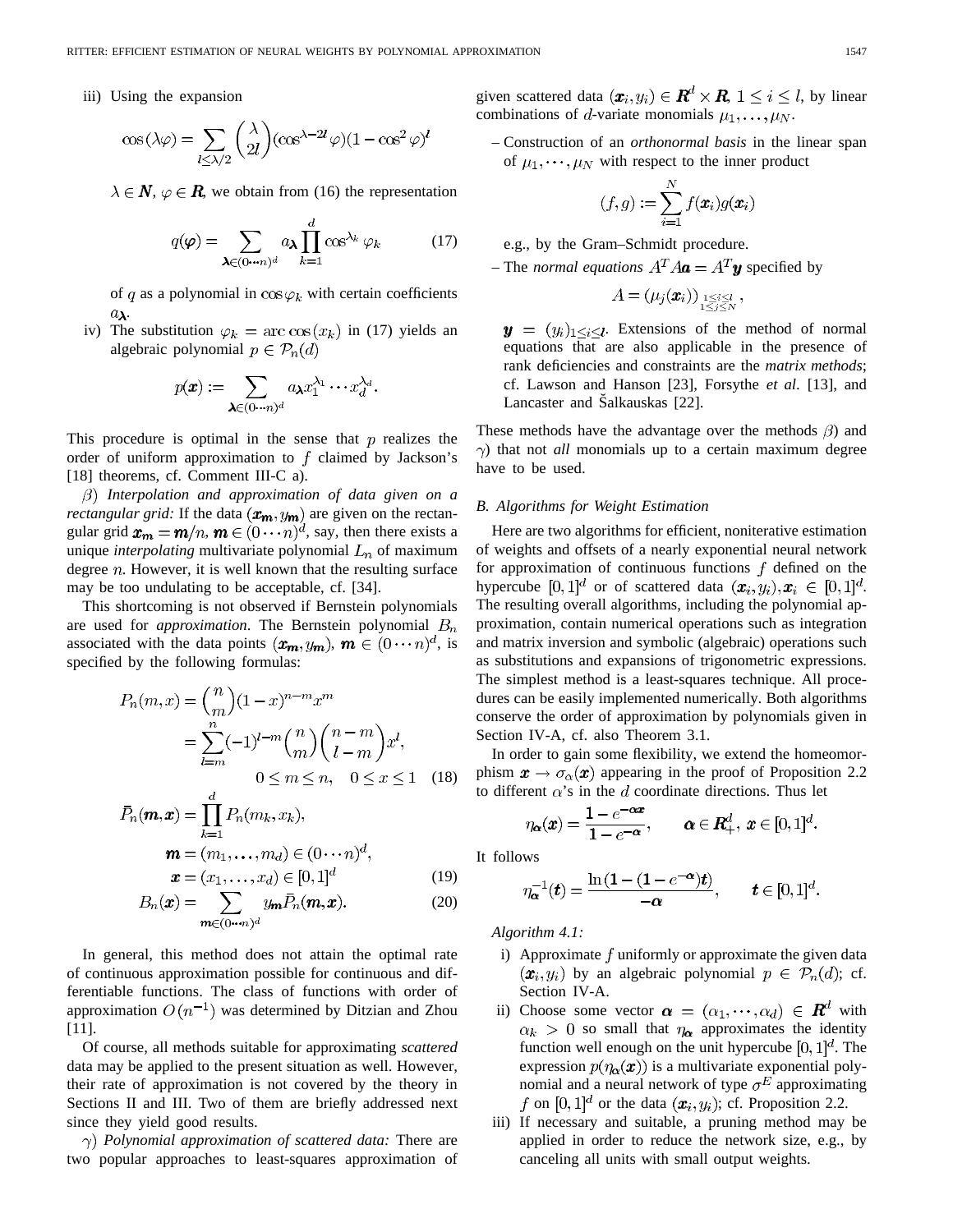$\sqrt{\text{MSE}}/(\text{ExecUTION}$  Time in Seconds) for Approximation of the Functions  $f$  and  $g$  Displayed in Fig. 2 by Means TABLE I OF THE METHOD INDICATED IN THE FIRST ROW. EMPTY ENTRIES ARE DUE TO EXCESSIVE RUNTIME REQUIREMENTS (BACKPROPAGATION) OR TO NUMERICAL INSTABILITIES (LEAST SQUARES). TRAINING SAMPLES ARE EVENLY SPACED

|             | size N of    | number 1 of training  | backpropagation     | Bernstein  | least squares |
|-------------|--------------|-----------------------|---------------------|------------|---------------|
|             | hidden layer | samples for BP and LS | logistic activation | Alg. $4.1$ | Alg. 4.1      |
| $\mathbf f$ | 11 neurons   | 31                    | 0.028/15            | 0.158/0.01 | 0.024/0.03    |
|             | 21 neurons   | 61                    | 0.027/20            | 0.107/0.03 | 0.022/0.13    |
|             | 31 neurons   | 91                    | 0.030/80            | 0.082/0.05 | 0.019/0.22    |
| g           | 25 neurons   | 169                   | 0.067/400           | 0.127/0.02 | 0.075/0.17    |
|             | 81 neurons   | 625                   | 0.045/60000         | 0.106/0.04 | 0.026/4.3     |
|             | 441 neurons  | 3721                  |                     | 0.073/0.06 |               |

iv) If some other nearly exponential activation function  $\sigma$  is to be used in the hidden layer then the exponentials  $e_{\lambda}(x) = e^{-\lambda x}$  appearing in  $p(\eta_{\alpha}(x))$  must subsequently be approximated by a suitable transform of  $\sigma$ ; cf. Section III-B and Theorem 3.1. In the logistic case, e.g., they are replaced by the function  $\sigma^L(-\lambda)$ .  $\mathbf{x}+\beta$ )/ $\sigma^L(\beta)$  for some fixed number  $\beta < 0$  depending on the precision required.

#### *Algorithm 4.2:*

i) Choose some vector  $\boldsymbol{\alpha} = (\alpha_1, \cdots, \alpha_d) \in \boldsymbol{R}^d$ ,  $\alpha_k > 0$ , and approximate the function  $t \to f(\eta_{\alpha}^{-1}(t))$  uniformly for  $t \in [0,1]^d$  or approximate the transformed data  $(\eta_{\alpha}(x_i), y_i)$  by an algebraic polynomial  $p \in \mathcal{P}_n(d)$ ; cf. Section IV-A. The approximation improves if the vector  $\alpha$  is chosen such that the modulus of continuity

$$
\omega\bigg(f\circ\eta_{\pmb{\alpha}}^{-1},\frac{1}{n+2}\bigg)
$$

becomes as small as possible.

ii) The exponential polynomial and neural network of type  $\sigma^E$ ,  $p(\eta_{\alpha}(x))$ , approximates f on [0, 1]<sup>d</sup> or the data  $(x_i, y_i)$ ; cf. also Comment III-C b).

Steps iii) and iv) are the same as in Algorithm 4.1.

The following procedure can sometimes improve the effectiveness of Algorithm 4.2. Suppose the target function  $f$  has small modulus of continuity except near one corner of the hypercube. The transformation  $x \to 1-x$  applied to some of the coordinates maps f into a function  $\bar{f}$  with small modulus of continuity off the origin. Now apply Algorithm 4.2 to  $\bar{f}$ . The modulus of continuity of the function  $\bar{f} \circ \eta_{\alpha}^{-1}$  appearing in Step i) of this algorithm can be reduced by choosing large  $\alpha_k$ 's. Finally, the resulting neural network approximating f is transformed into a neural network approximating  $f$  by inverting the transformation above.

In theorems of Jackson's type for algebraic and exponential polynomials, cf. Theorem 2.1 and Proposition 2.2, the exponents and intensities are essentially fixed. In neural networks, the corresponding weights of hidden units are considered to be variable parameters. In both algorithms we do not fully exploit this flexibility, but gain some freedom by considering not only integral weights but also weights in a rectangular lattice of the form  $\alpha_1(0\cdots n) \times \cdots \times \alpha_d(0\cdots n)$  with  $n \in \mathbb{N}$  and  $\alpha_k > 0$ .

#### *C. Examples*

For the sake of illustration, we compare in Table I meansquare errors (MSE) and execution times for different methods applied to the univariate function  $f$  and the bivariate function  $q$  displayed in Fig. 2. The adequate error measure here would be the *maximum* error; however, since backpropagation minimizes the MSE this was chosen. The methods are

- i) backpropagation,
- ii) approximation by Bernstein polynomials, cf. Sections IV-A  $\beta$ ) and IV-B,
- iii) least-squares polynomial approximation, cf. Sections IV-A  $\gamma$ ) and IV-B.

The quality of the approximation by the method of Fourier transformation, cf. Section IV-A  $\alpha$ ), is similar to that of the least-squares method; the results are not reproduced here. The results for the backpropagation algorithm are typical values obtained from the "Stuttgart Neural Network Simulator" (SNNS) and the other algorithms were implemented in the programming language C. All tests were run on a workstation SUN SPARC 10.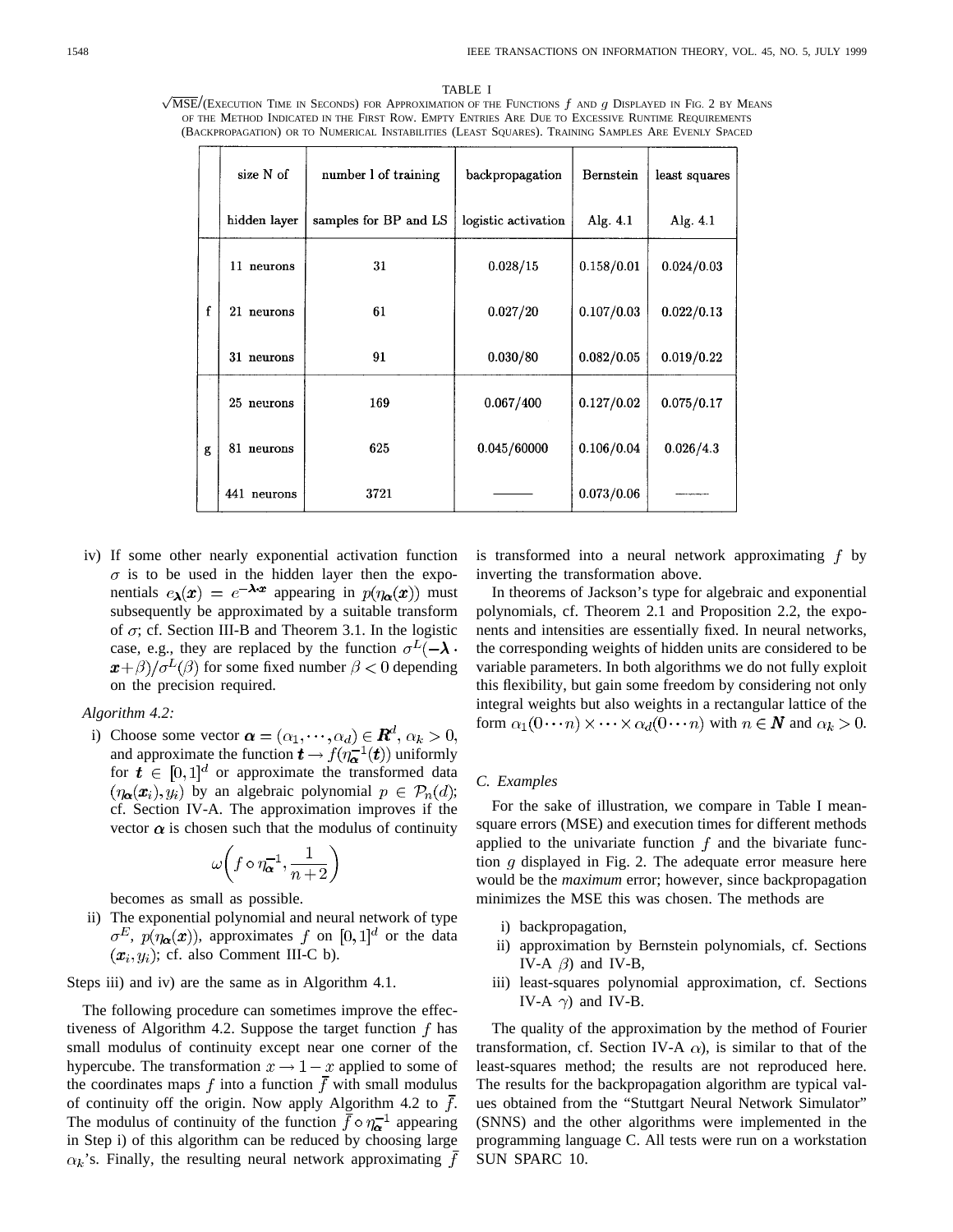

Solid line: Original function f; dotted line: backpropagation, 91 evenly spaced training data, runtime 80 s; solid line: Bernstein's method, 31 evenly spaced training data, runtime 0.05 s; dashed line: least squares method, 91 evenly spaced training data, runtime 0.22 s. Algorithm 4.1 with  $\alpha = 0.01$  was used for Bernstein's and least squares methods. (b) Approximations of the bivariate function  $g(x, y) = (1 - |4x - 2|)^{+} (1 - |4y - 2|)^{+}$ ,  $0 \le x, y \le 1$ , by neural networks with one hidden layer. (i) Original function g; (ii) backpropagation, 81 logistic neurons in hidden layer, 625 evenly spaced training data, runtime 60 000 s; (iii) Bernstein's method, 441 logistic neurons in hidden layer, runtime 0.073 s; (iv) least squares method, 81 logistic neurons in hidden layer, 625 evenly spaced training data, runtime 4.3 s. Algorithm 4.1 with  $\alpha = 0.01$  was used in Cases (iii) and (iv).